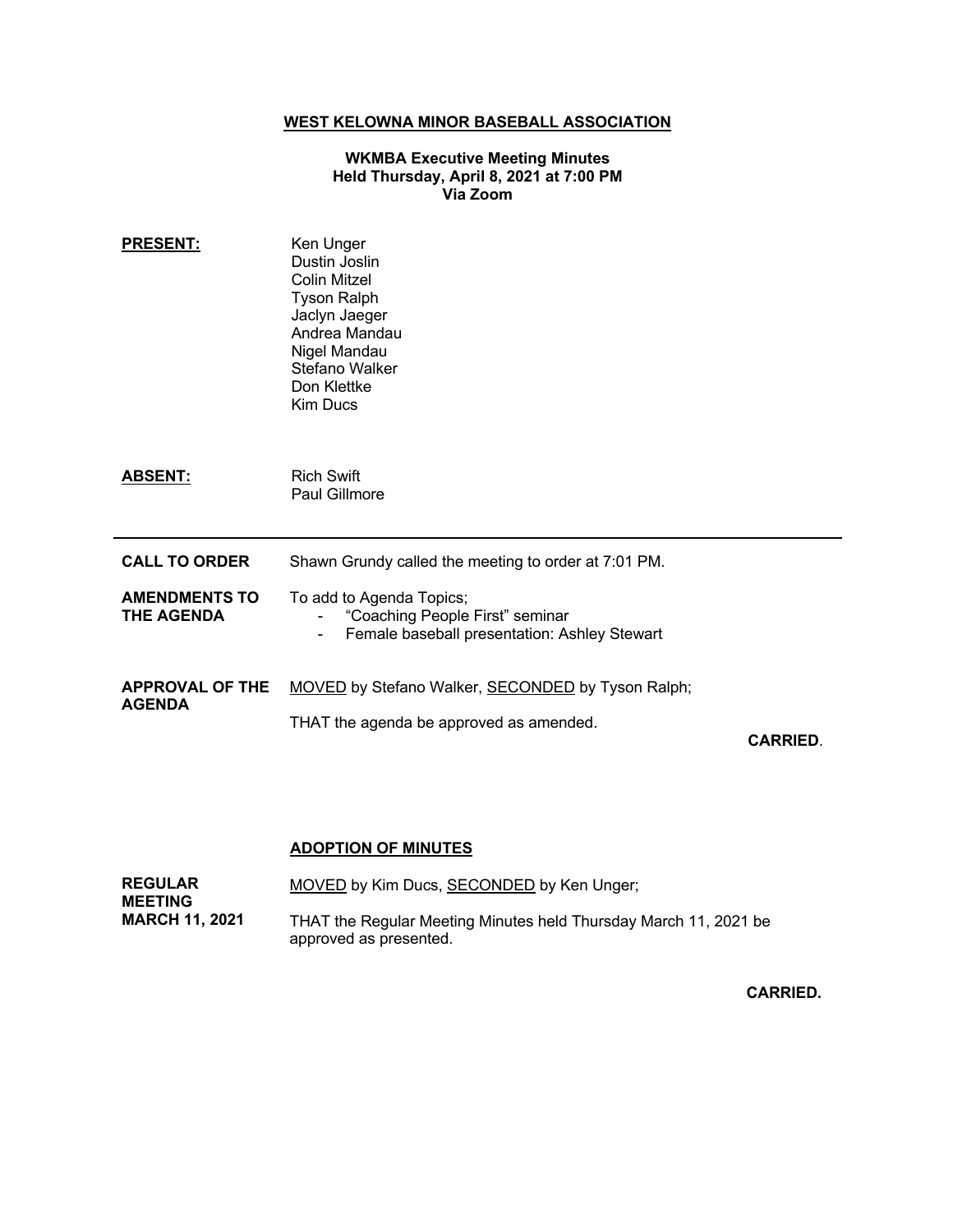## **AGENDA TOPICS**

| <b>FINANCIAL</b><br><b>REPORT</b>   | Treasurer - Dustin Joslin<br>Nothing new to report.                                                                                                                                                                                                                                                                                                                                                                                                                                                                                                                                                                                                                                                                                                                                                                                                                                                                                                                                                                                                                                                                                                                                                                                                                                                             |
|-------------------------------------|-----------------------------------------------------------------------------------------------------------------------------------------------------------------------------------------------------------------------------------------------------------------------------------------------------------------------------------------------------------------------------------------------------------------------------------------------------------------------------------------------------------------------------------------------------------------------------------------------------------------------------------------------------------------------------------------------------------------------------------------------------------------------------------------------------------------------------------------------------------------------------------------------------------------------------------------------------------------------------------------------------------------------------------------------------------------------------------------------------------------------------------------------------------------------------------------------------------------------------------------------------------------------------------------------------------------|
| <b>DIRECTOR'S</b><br><b>REPORTS</b> | 7U - Ken Unger<br>90 kids split into 2 days - Mondays and Tuesdays (kept 30 days due to<br>soccer)<br>Needs shirts and gear to hand over to teams<br>$\overline{\phantom{a}}$<br>9U - Tyson Ralph<br>8 teams of 9 kids, a couple down to 8. Lots of assistant coaches, not a<br>ton of head coaches (similar to 7U)                                                                                                                                                                                                                                                                                                                                                                                                                                                                                                                                                                                                                                                                                                                                                                                                                                                                                                                                                                                             |
|                                     | 11U - Jaclyn Jaeger<br>55-58, some kids moved up and/or down. Have payment from most,<br>will start reminding once practices start. 5 house teams. Select/prep<br>team cancelled. Schedule likely M and W using Upper Boucherie, Issler<br>and Ranch<br>Evals yesterday, draft sometime next week.<br>$\sim$ 10 $\pm$<br>Tractor: battery fixed, replaced choke, needs to change tire. Should be<br>$\sim$<br>done by next week<br>UB has had upgrades done by COWK, infield cut out to allow for 13U to<br>$\overline{\phantom{a}}$<br>be played there as well.<br>13U- Stefano Walker<br>4 house teams, around 11-12 per team. Lots of coaches to go around.<br>15U - Dustin Joslin<br>Cancelled AA team based on the fact that they'd have no one to play<br>(COMBA isn't fielding one), closest would be Trail. Not reasonable for<br>travel. Lost four players from lack of AA and conflicts.<br>Probably 3 house teams (3 teams of 11 at this point)<br>Hoping for update on field availability to do evaluations<br>18U - Nigel Mandau<br>Only 6 players interested in playing in house, had to cancel team.<br>Kelowna and Summerland willing to take the kids, 1-2 went to Kelowna<br>and the rest dropped baseball entirely.<br>14 kids from WK for AAA teams, no Kelowna kids added with full roster |
|                                     | 1 <sup>st</sup> VP - Vacant<br>2 <sup>nd</sup> VP - Don Klettke<br>Nothing to report<br>Registrar - Vacant                                                                                                                                                                                                                                                                                                                                                                                                                                                                                                                                                                                                                                                                                                                                                                                                                                                                                                                                                                                                                                                                                                                                                                                                      |

Webmaster - Stefano Walker - Nothing to report.

Uniforms - Colin Mitzel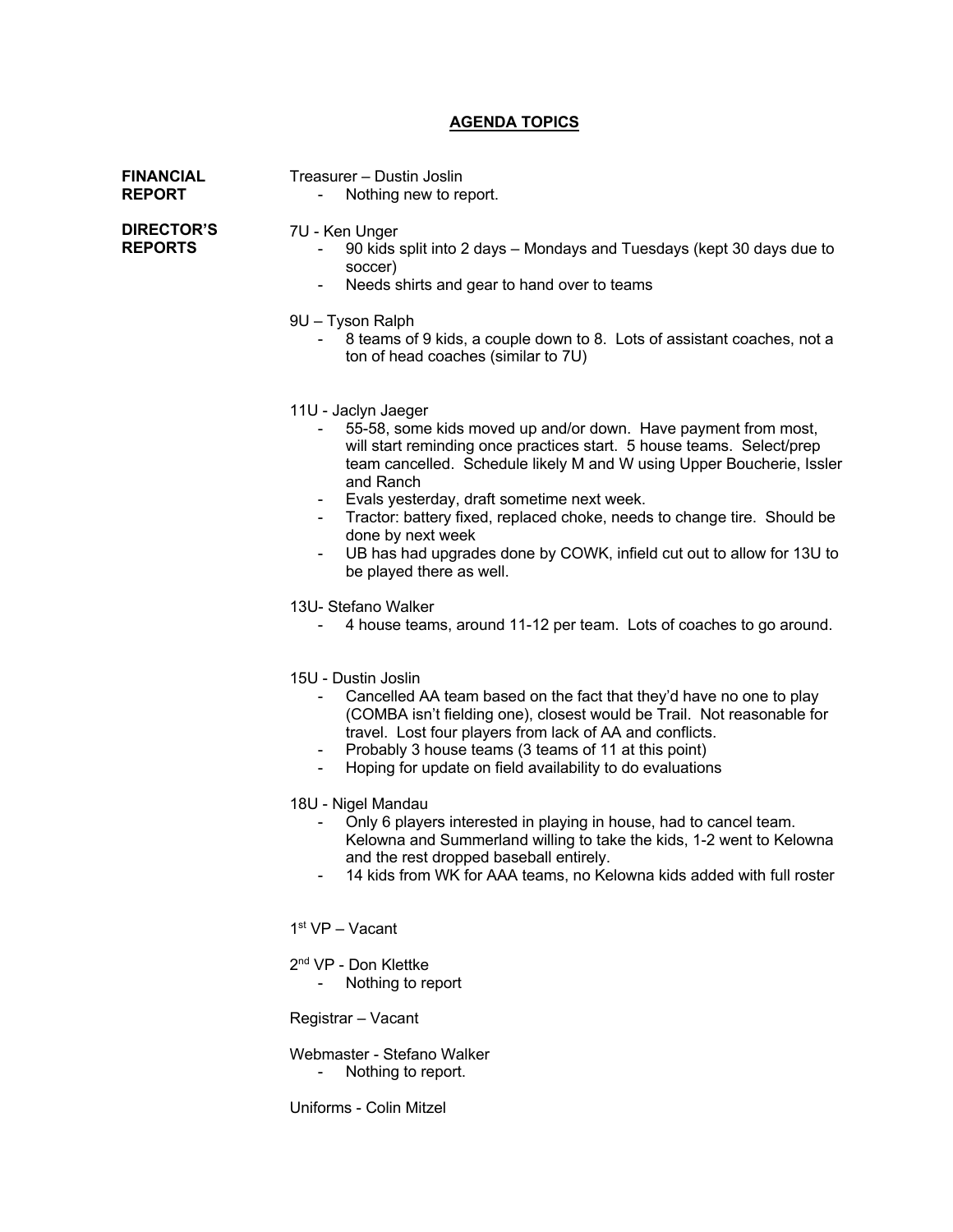- Sold 45 hoodies, 22 facemasks
- Ready to order for 7U and 9U
- 11U 15U, will order once teams get numbers in.
- Initially, just needs the team numbers and how many uniforms per team (with sizes included, some info on registration sheets)

Equipment - Kim Ducs / Paul Gilmore

- Sorted through team bags. Had hardly any balls left from last 2 years. Ordered 45 dozen of harder skin balls (for practice), has numbers and logos specific to us (won't be in regular retail). Will be in next week.
- Ordering all new back catcher equipment for 11U, be in next week.
- Quad needs some maintenance; Kim will work on it next week.
- What day for field opening? Andrea: Will have actual day sent out next week, probably won't open until the 17/18<sup>th</sup>.
- Questions: Ken: tees, bags, etc all available? 4 teams playing Monday and Wednesday, 6 teams on tues-thurs. Kim will do some more bags up so each team has a bag.

Tournaments – Vacant (responsibility of Division Directors)

Head Coach - Rich Swift

Not at meeting, nothing to report

Umpire in Chief - Don Klettke

He and Colin are attending a meeting next week. No on-field training yet, just online. Will prep on-field when they hear more about restrictions.

Concession - Vacant

Fundraising – Vacant

Valley of Champions Rep - Andrea Mandau

- Colin and Andrea had meeting with Todd Russell (head of VOC).
- VOC review for those unfamiliar: "Valley of Champions" for 11U 18U. Middle of July each year, provincials 2 weeks after. More for out-oftown teams to come in and local teams can stay around for bigger tourney.
- Usually 65 teams (US, SK, AB, etc) come in
- Probably a no-go this year, usually make the call by May 1<sup>st</sup> (too much of an ordeal with restrictions)
- Fees, have surplus after each year. Balance accumulates each year in the bank. Each year, earmarks 2K for coaching (use it or lose it). Will look at idea of being used for something else (project, etc) if we can put a proposal together.
- Any conversation on umpire training (Don)? Andrea will email and double check.

**PRESIDENT'S REPORT (COLIN MITZEL)**

Mostly figuring out deadlines for reporting, etc. Attended BC Minor coaches conference. BCBUA (Bruce Christiansen). Todd Russell (VOCs).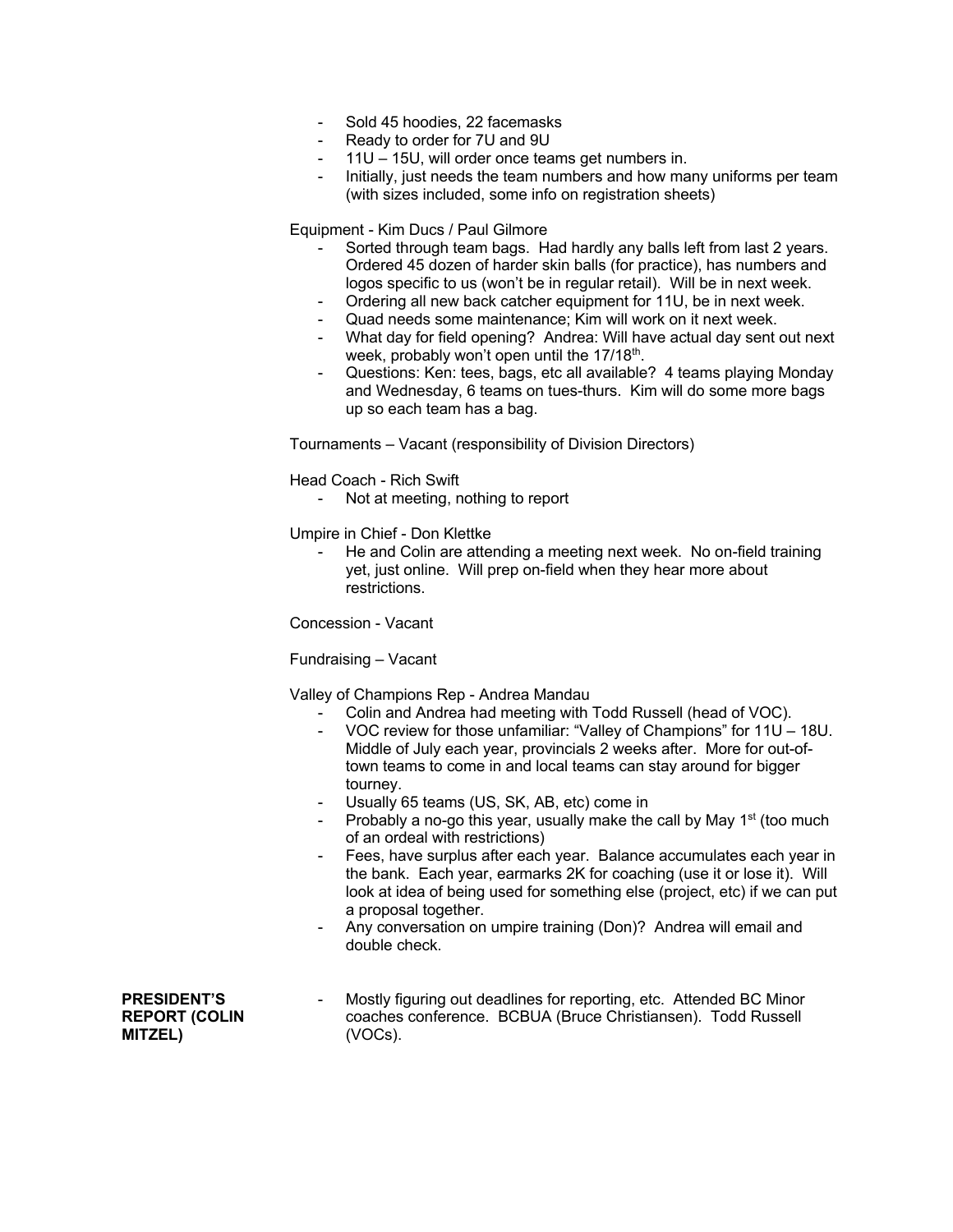| <b>NEW WEBSITE</b><br><b>OPTIONS FOR 2022</b>                  | Phishing issues, pay for a lot more functionality than what we actually<br>use<br>Stefano: email meant to be for stat tracking; better for running leagues,<br>$\overline{\phantom{a}}$<br>getting fans, etc. We use it for registration, getting info out to users<br>(similar to COMBA). Can get all that stuff a lot cheaper.<br>Nigel: how much? Around \$695 USD / year.<br>COMBA is done in WIX easy to build by a novice and it's plenty good<br>enough for what we need it for around \$350 / year. Could probably<br>even get it down further if needed<br>Stefano will research and come back with report at a future meeting                                                                                  |
|----------------------------------------------------------------|--------------------------------------------------------------------------------------------------------------------------------------------------------------------------------------------------------------------------------------------------------------------------------------------------------------------------------------------------------------------------------------------------------------------------------------------------------------------------------------------------------------------------------------------------------------------------------------------------------------------------------------------------------------------------------------------------------------------------|
| <b>DISCIPLINARY</b><br><b>COMMITTEE</b><br><b>UPDATE</b>       | Final draft is pretty much complete, will send out to Nigel and Ken for<br>final review.<br>Compared to COMBA and Cloverdale bit more wordy but better way<br>to do it.<br>Will come back with recommendation for adoption, likely through email<br>as opposed to next meeting. Don will send to Shawn for dissemination,<br>likely next week.                                                                                                                                                                                                                                                                                                                                                                           |
| <b>COACHING</b><br><b>PEOPLE FIRST</b><br><b>SEMINAR – RFD</b> | Report by Colin Mitzel<br>Brad Robinson "the complete athlete", sits on coaching and high<br>performance committee for BC Baseball. Saw a bunch of presentations<br>at coaches conference last week, one from him: "Coaching People First"<br>SOMBA had the same seminar, had all 75 coaches participate.<br>\$150 for 1 hour session with Q&A afterwards<br>Suggested signing up for 2 sessions<br>$\overline{\phantom{a}}$<br>Discussion: Don in agreement if we have room in the budget                                                                                                                                                                                                                               |
|                                                                | MOVED by Don Klettke, SECONDED by Stefano Walker;                                                                                                                                                                                                                                                                                                                                                                                                                                                                                                                                                                                                                                                                        |
|                                                                | THAT the Association sign up for 2 sessions of the seminar as presented.                                                                                                                                                                                                                                                                                                                                                                                                                                                                                                                                                                                                                                                 |
|                                                                | <b>CARRIED</b>                                                                                                                                                                                                                                                                                                                                                                                                                                                                                                                                                                                                                                                                                                           |
| <b>GIRLS BASEBALL</b>                                          | Report by Ashley Stewart (guest)<br>Has had previous discussions with Baseball BC, currently in Kelowna.<br>Wants to try to get more girls in ball, supporting them, etc.<br>Chatted with Stacey (Kamloops president), copying their short term<br>goals. Have girls out a single night a week, extra session and then build<br>on that. Will depend on numbers and interest, only practice at this<br>point. Supplement/addition, not removing them from house league<br>teams.<br>Long term goals: "instructional league". Can eventually play games,<br>etc.<br>Also wants to promote the high-performance aspect Ashley played for<br>TeamBC back in the day, could potentially play for Team Canada.<br>Discussion: |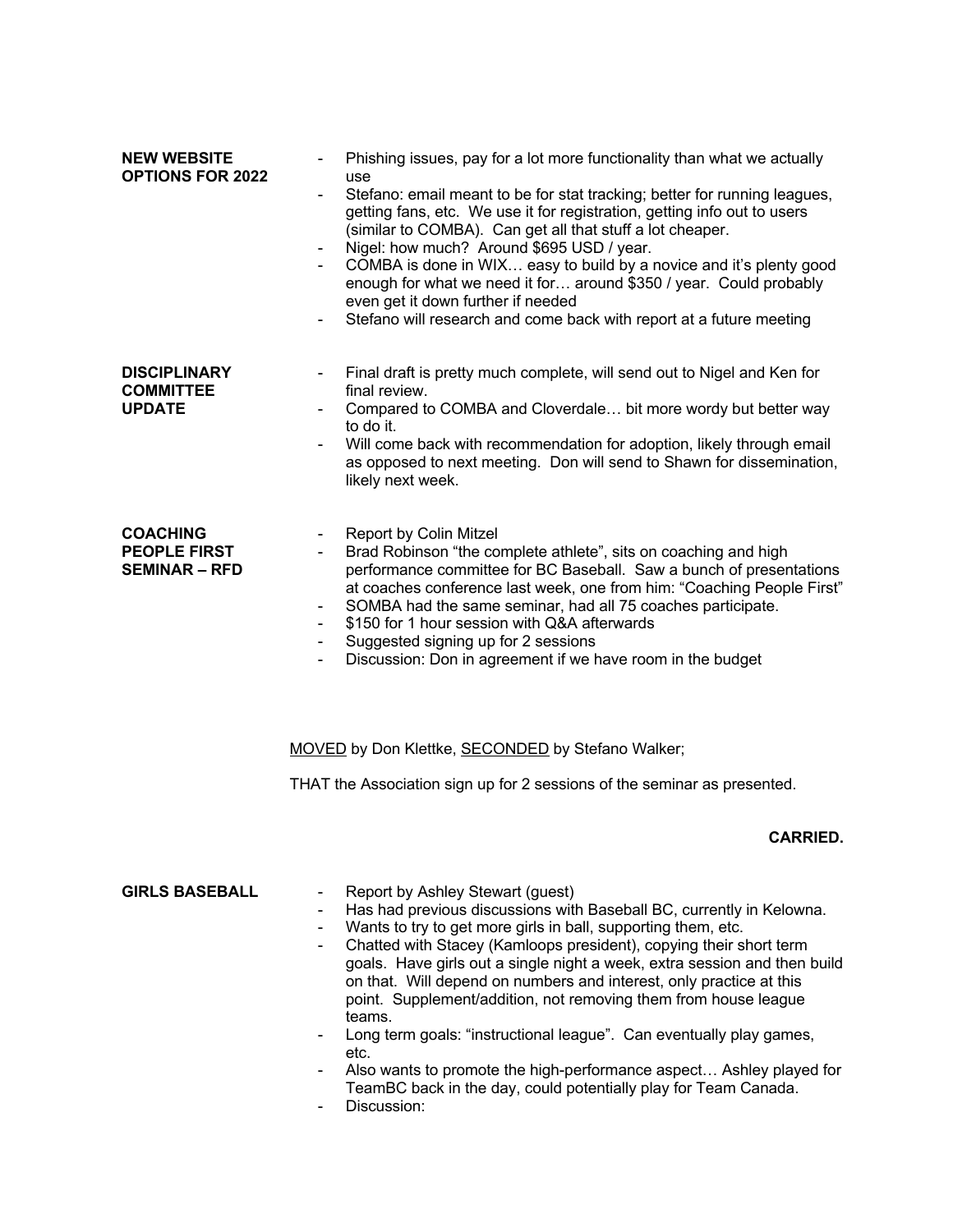- Might be some issues with COVID restrictions, aren't allowed to play on secondary team depending on RTP rules.
- Colin: space on Issler on weekends, Thursday-Friday at UB.
- Andrea: how many girls registered now? Colin: need to get new girls in that aren't already registered due to COVID.
- Nigel: if we move to next stage, can we then allow it to happen as noted above? Colin: unsure
- Don: appetite for it? He totally supports it. Talked about pulling from other associations in future.
- Nigel: might not be realistic this year without being to take it from other teams. Colin: thinks they can pull from kids that aren't sporty kids and give it a start like that. Stacey: in Kamloops, non sporty girls were the ones signing up.
- Stacey: will be coordinator to promote programs, also planning on coaching. Looking for a field, help with registration, tracking, support from another parent or two. More targeted to younger kids but open to whatever works.
- Keep it revenue neutral. Charge to players is about \$50.
- Discussion ensued about what cost should be compared to others.

MOVED by Tyson Ralph, SECONDED by Don Klettke;

THAT the Girls Baseball program move forward with 1 night a week for 6 weeks, \$50 fee for registration

#### **CARRIED.**

**NEW BUSINESS** Signing authority, Dustin and Don need to go in to sign off on bank papers to note they've accepted changes. Note the employee's name *Jayme Rosychuk* (not working there anymore but they'll be able to find the appropriate papers in that way). Rich Swift will step down as head coach if anyone is interested.

- Nigel: if fields open when they figure, what about batting cage schedule? The 4 division directors will contact each other via email to confirm times/dates. Stef will look into something on the website to confirm the days/times and possibility for booking spots as well. He'll start the email chain.
- Colin: keys. Does Kim or Paul have more keys? Colin will connect to drop off the 9U keys.
- Andrea: animals nesting in shed? Bit of mouse poo, but pretty old. Nothing serious, no nests, etc.